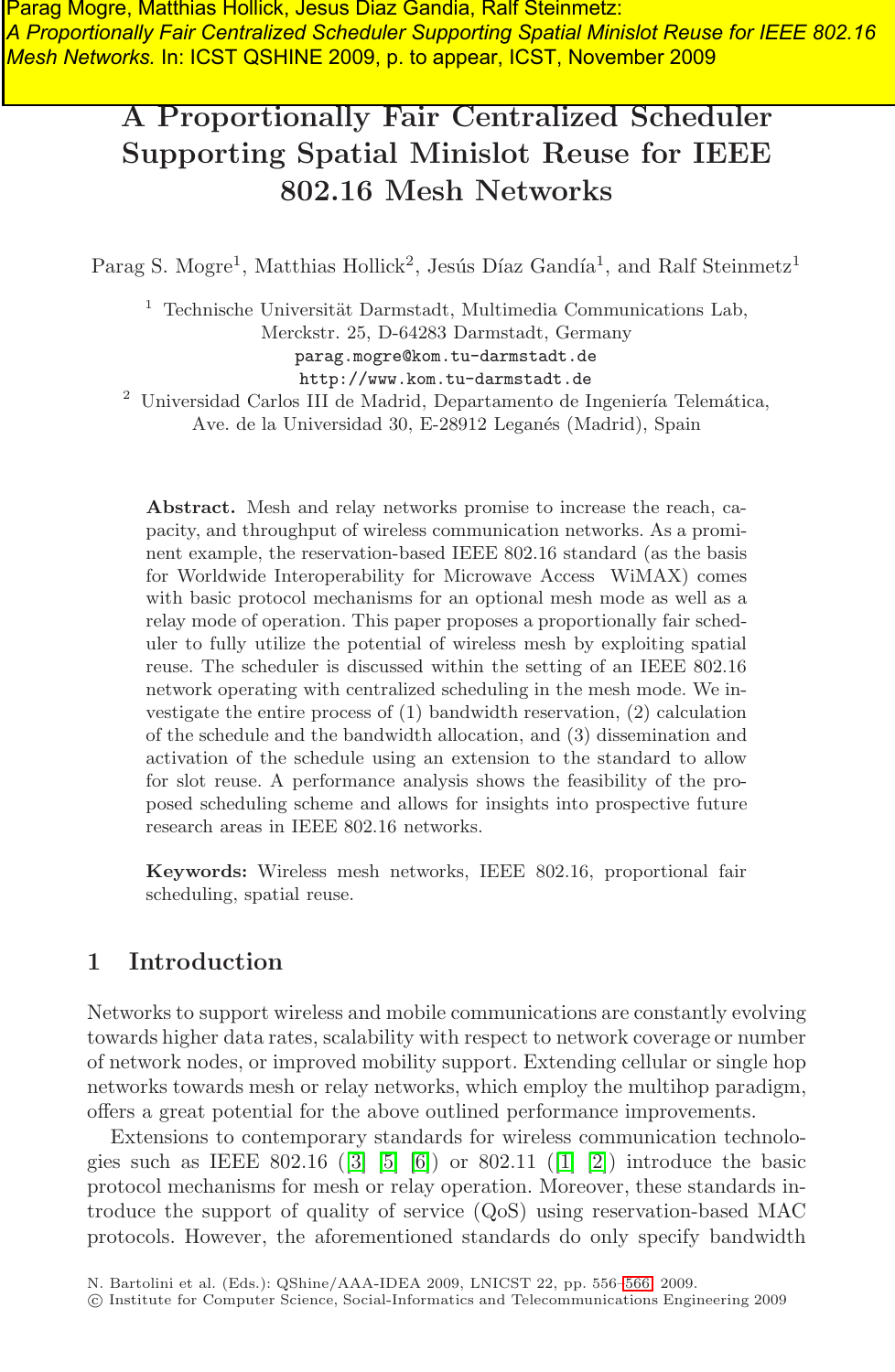reservation mechanisms feasible for one hop o[pe](#page-1-0)ration. Moreover, they do not pro[vid](#page-2-0)e optimized algorithms and mechanisms to implement reuse-aware multihop scheduling.

To fill this gap, we contribute a propor[tio](#page-7-0)nal fair scheduler that supports slot reuse and is thus well suited for multihop operation. Using the example of the IEEE 802.1[6 s](#page-10-4)tandard we further demonstrate how to integrate multihop bandwidth reservation mechanisms into state-of-the-art wireless technologies, which allows us to implement and utilize our scheduler in realistic settings.

<span id="page-1-0"></span>The remainder of this article is structured as follows. Section 2 surveys related work. In Section 3, the design and operation of the developed scheduler is described, and the integration of multihop reservation mechanisms in the IEEE 802.16 standard is outlined. As a proof-of-concept, in Section 4, we perform a simulation study that confirms the proper working of the developed mechanisms. The article is concluded in Section 5, where we highlight further open research issues.

## **2 Background and Related Work**

Wireless Mesh Networks (WMNs) provide a flexible and cheap means to extend existing wireless network coverage and serve areas without existing network infrastructure. The IEEE 802.16 standard specifies a mesh mode of operation which permits the setup of WMNs able to support strict QoS requirements. To support QoS the mesh mode uses reservation based MAC protocols which explicitly reserve bandwidth for transmission for each link in the network. The mesh mode specifies two classes of mechanisms to enable the explicit reservation of bandwidth, centralized scheduling and distributed scheduling, respectively.

Using centralized scheduling nodes in the WMN can request bandwidth for transmissions for data flows to the mesh base station. The mesh base station can also allocate bandwidth for transmissions from itself to individual nodes in the network using centralized scheduling. However, these allocations are restricted to links included in a scheduling tree rooted at the mesh base station, which may cover a subset of the total no[des](#page-10-0) in t[he](#page-10-5) network. Distributed scheduling is more flexible and can be used for reserving bandwidth on any link in the WMN.

Using centralized scheduling, all the requests are are transmitted up the scheduling tree to the mesh base station, a[nd](#page-10-6) it then computes the allocation for individual links on the tree and generates appropriate grants. These grants are relayed down the scheduling tree to the individual nodes on the tree, which then compute the actual transmission schedules from the grant messages and using the information about their position in the scheduling tree (see also explanation in Sec. 3, and for more details readers are referred to [3] and [7]).

Centralized scheduling is thus more useful and appropriate for traffic from the nodes to the mesh base station (the mesh base station, MBS, is a node which provides access to external networks) and vice versa ([8]). In this paper

The documents distributed by this server have been provided by the contributing authors as a means to ensure timely dissemination of scholarly and technical work on a non-commercial basis. Copyright and all rights therein are maintained by the authors or by other copyright holders, not withstanding that they have offered their works here electronically. It is understood that all persons copying this information will adhere to the terms and constraints invoked by each author's copyright. These works may not be reposted without the explicit permission of the copyright holder.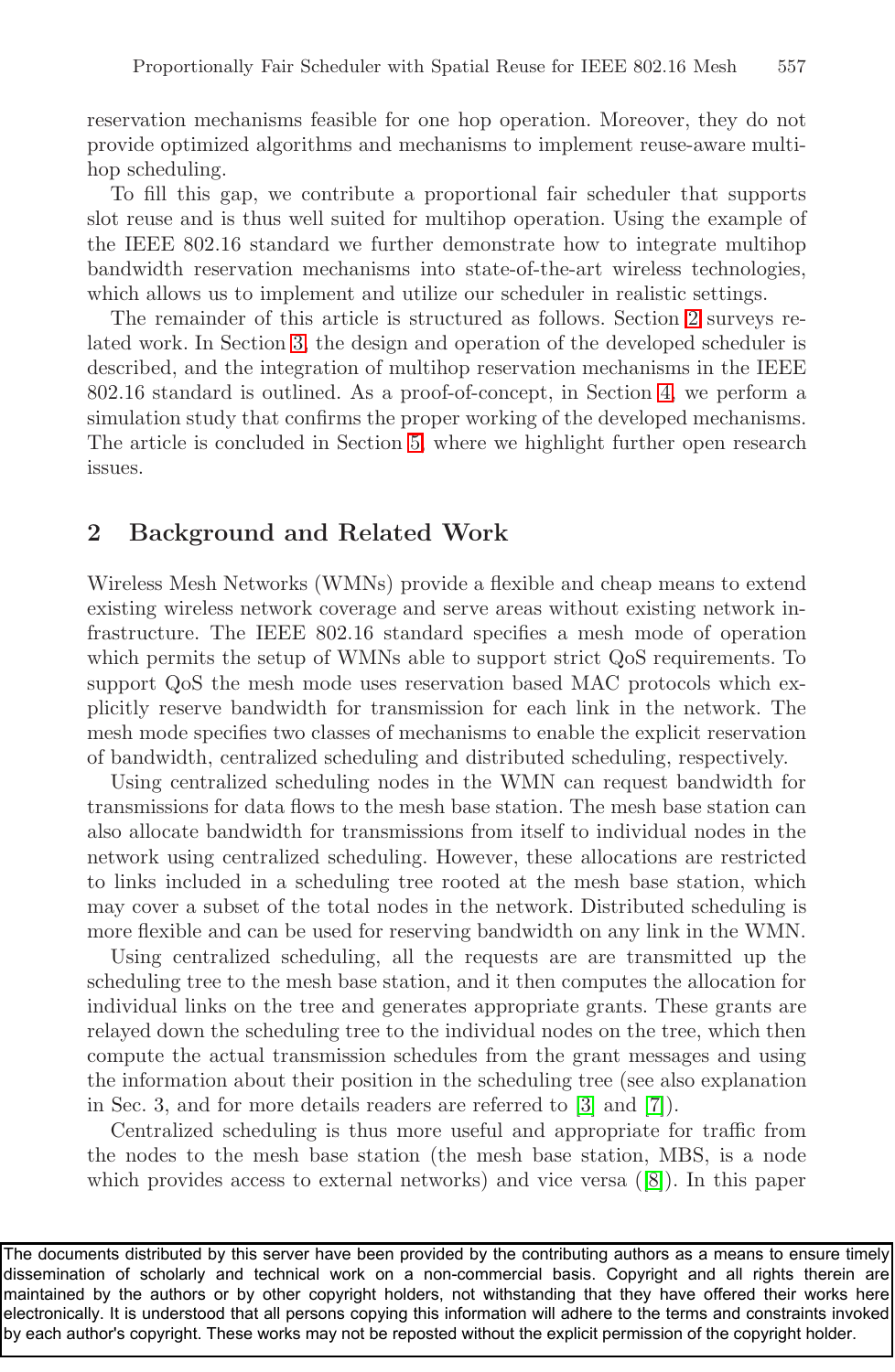we will focus on centralized scheduling only. Centralized scheduling in the mesh mode has been investigated to some extent in the literature (e.g. [9] and [10]). However, solutions incorporating spatial reuse into centralized scheduling in the IEEE 802.16 mesh mode have not been studied to sufficient depth within the context of the IEEE 802.16 mesh mode of operation. The protocols specified in the standard for centralized scheduling do not support spatial reuse. One of the earliest works to look at use of spatial reuse within the mesh mode is [4]. In this paper the authors present an interference-aware scheduler for the mesh mode which permits central computation of an interference-aware schedule permitting multiple links to be activated simultaneously. However, here the entire schedule is determined centrally and also needs to be fully disseminated to the individual nodes else it is not possible for the nodes to find out how to schedule the actual transmissions. Further, although the authors suggest that they can use the centralized scheduling messages provided in the standard to apply their solution they do not specifiy any details as to how the additional reuse information will be known to individual nodes, given that the nodes are not aware of the topology of the entire wireless mesh network. Moreover, there the goal is to look towards maximizing the throughput in the wireless mesh network without considering the fairness of the bandwidth allocated to the individual links.

<span id="page-2-0"></span>In this paper we investigate an extended centralized scheduler for the IEEE 802.16 mesh mode. The extended scheduler is able to schedule the centralized transmissions with spatial reuse where permissible (i.e. the same slots are used by multiple nodes where no contention would arise due to the reuse). Additionally, the allocation, and the reuse is computed by the MBS such that all nodes get a proportionally fair share of the bandwidth, and are able to fairly reuse the slots proportional to their bandwidth requirements. To the best of our knowledge, this is one of the first papers investigating extensions to the centralized scheduler in the IEEE 802.16 mesh mode to support the above goals.

## **3 IEEE 802.16 Reuse-Aware Proportional Fair Scheduling**

This chapter presents the developed scheduler. We describe the design of the scheduler and discuss its integration into the IEEE 802.16 standard by extending it to allow for reuse-aware scheduling.

#### **3.1 Assumptions and Requirements**

For the remainder of the paper, we assume a centralized scheduling algorithm for bandwidth allocation, which is executed at the Base Station (BS) or Mesh Base Station (MBS). The scheduler operates on all bandwidth requests that are collected from the Subscriber Stations (SS) in the scheduling tree. The computed schedule, i.e., the *Minislot* allocation, is disseminated down the scheduling tree using *MSH-CSCH* messages.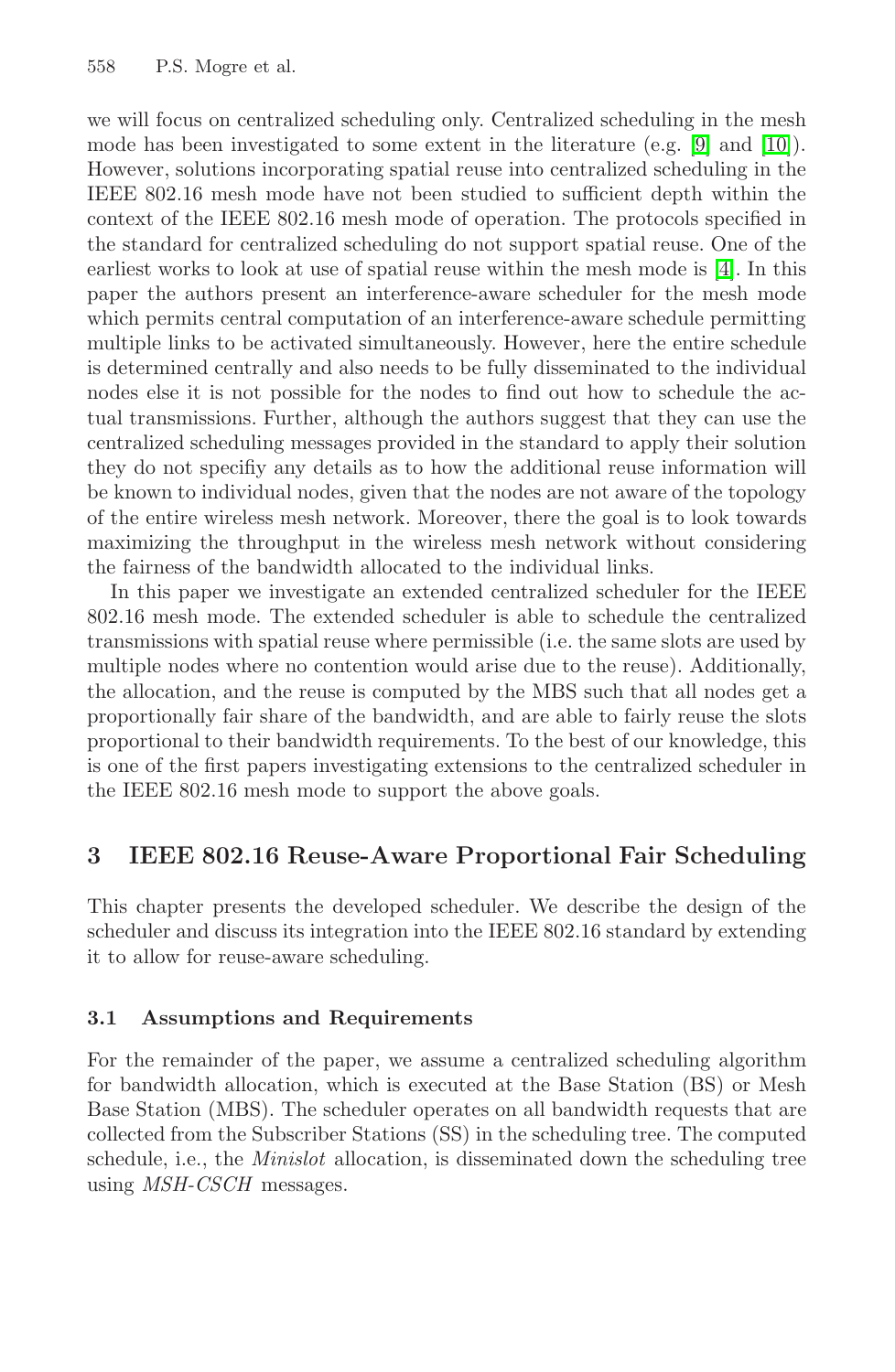Design goals for our scheduler are: proportional fairness, awareness of spatial reuse, robustness as well as good performance under heavy traffic load and scarce scheduling resources<sup>1</sup>. We design our scheduler as follows.

- **–** The MBS collects the bandwidth *Requests* from the SSs in a standardconforming manner, i.e. using *MSH-CSCH* messages that are traversing up the scheduling tree in order.
- **–** Next, the MBS computes the schedule and allocates bandwidth to the SSs in an iterative process. First, a standard-conforming and proportionally fair bandwidth allocation is determined. Next, reuse of *Minislots* is enabled by subsequent reallocation steps.
- **–** Finally, the MBS disseminates the bandwidth *Grants* in the network. We propose an information element extending the *MSH-CSCH* control message that enables reuse of *Minislots*.

#### **3.2 Reuse-Aware Proportional Fair Scheduling**

We describe the working of our reuse-aware, proportionally fair scheduler along the operation of the centralized scheduling in the mesh mode of the IEEE 802.16 standard. We next discuss (1) the handling of bandwidth request messages and (2) the determination of the schedule.

**Handling of Bandwidth Request Messages.** Following the standard, the *UplinkFlow* and *Flowscale Exponent* fields of the *MSH-CSCH Request* messages are used by the SSs to indicate their bandwidth requirements (in the *Grant* message these fields and the field *DownlinkFlow* determine the granted uplink and downlink allocations, which are carried out in units of *Minislots*). The actual data rate requirement, can be calculated as follows.

 $BW_{unlink} = UplinkFlow \cdot 2^{Flowscale\ Exponent+14} \; bits \; /s$ 

Fig. 1 shows a simple multihop topology, which will serve as a sample topology to illustrate the working of the developed mechanisms. The SSs send their requests starting from the leaves of the tree. The node with the highest scheduling tree index (here  $SS_6$ ) is the first SS to transmit its request. The upstream node  $SS<sub>4</sub>$  combines the bandwidth requirements of  $SS<sub>6</sub>$  with its own requirements and sends it up the tree in order, i.e., after  $SS_4$  sends after  $SS_5$ . As a result the MBS receives two *MSH-CSCH Request* messages containing the requests of *{SS*6, *SS*4, *SS*3, *SS*1*}* and *{SS*5, *SS*2*}*, respectively.

**Determination of the Schedule.** The schedule is calculated in a two step process: (1) a proportional fair bandwidth/*Minislot* allocation is determined; (2) a reuse-aware policy to assign the *Minislots* is carried out. For the first step, the MBS assigns *Minislots* to nodes under the two following constraints.

<sup>1</sup> Note the scheduling resources are also needed for distributed scheduling in addition to centralized scheduling and should hence be used efficiently by the individual schedulers.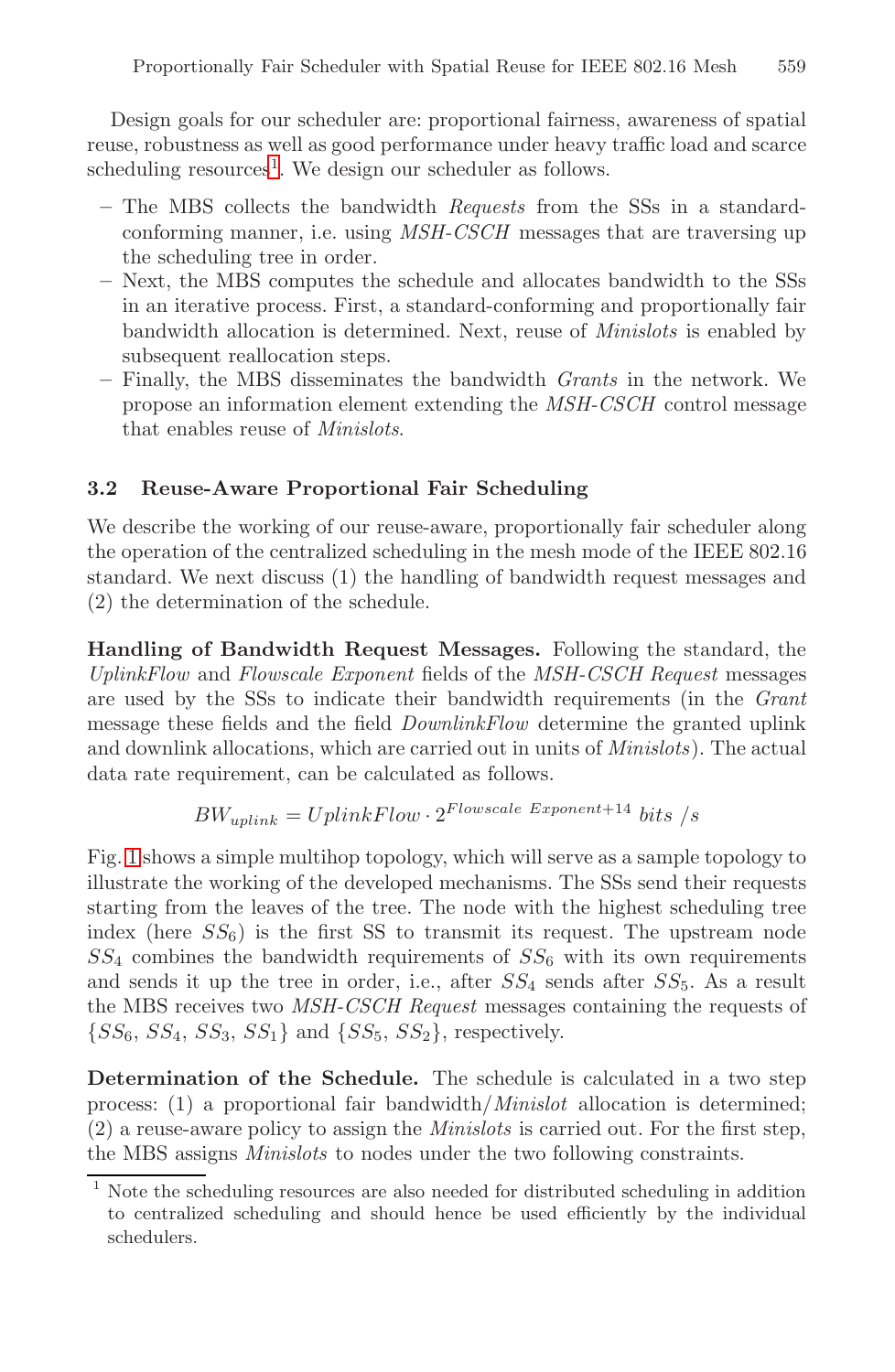

<span id="page-4-0"></span>**Fig. 1.** PHY links and centralized scheduling tree of sample topology

- **–** *Minislots* are allocated to single nodes and conforming to the IEEE 802.16 standard. This first allocation allows no *Minislot*reuse.
- **–** The SSs are served in order and each SS receives a block of consecutive *Minislots*, the amount of which [is](#page-5-0) proportionally fair to the total amount of requested bandwidth.

This initial assignment prevents SSs from starvation, and allows neglecting interference issues. Please note that the achievable fairness depends on the configuration of the number of permissible *Minislots* in the data subframe. The actual calculation of the schedule is straight forward. The MBS builds a table ordered according to the node indices and extracts the bandwidth requests from the different *MSH-CSCH* messages as shown in Table 1 for our example.

Next the MBS iterates over the nodes and carries out two calculations. First, guaranteeing fairness requires the evaluation of each bandwidth request in relation to the total bandwidth requested. The fair fraction of bandwidth *BW alloc<sup>i</sup>* for  $SS_i$  is calculated as:

$$
BWalloc_i = \frac{BWreq_i \cdot BW_{total}}{\sum BWreq_j}
$$
\n<sup>(1)</sup>

Where *BW req<sup>i</sup>* represents the bandwidth requirement of node *SSi*, *BW total* is the overall amount of bandwidth to be allocated in this new schedule and the sum over  $BWreq_j$  describes the bandwidth requested by all nodes except  $SS_i$ . Second the actual calculation of the corresponding amount of *Minislots* for each SS is performed:

$$
Minis lots_i = \left\lceil \frac{BWalloc_i}{BW_{minislot}} \right\rceil \tag{2}
$$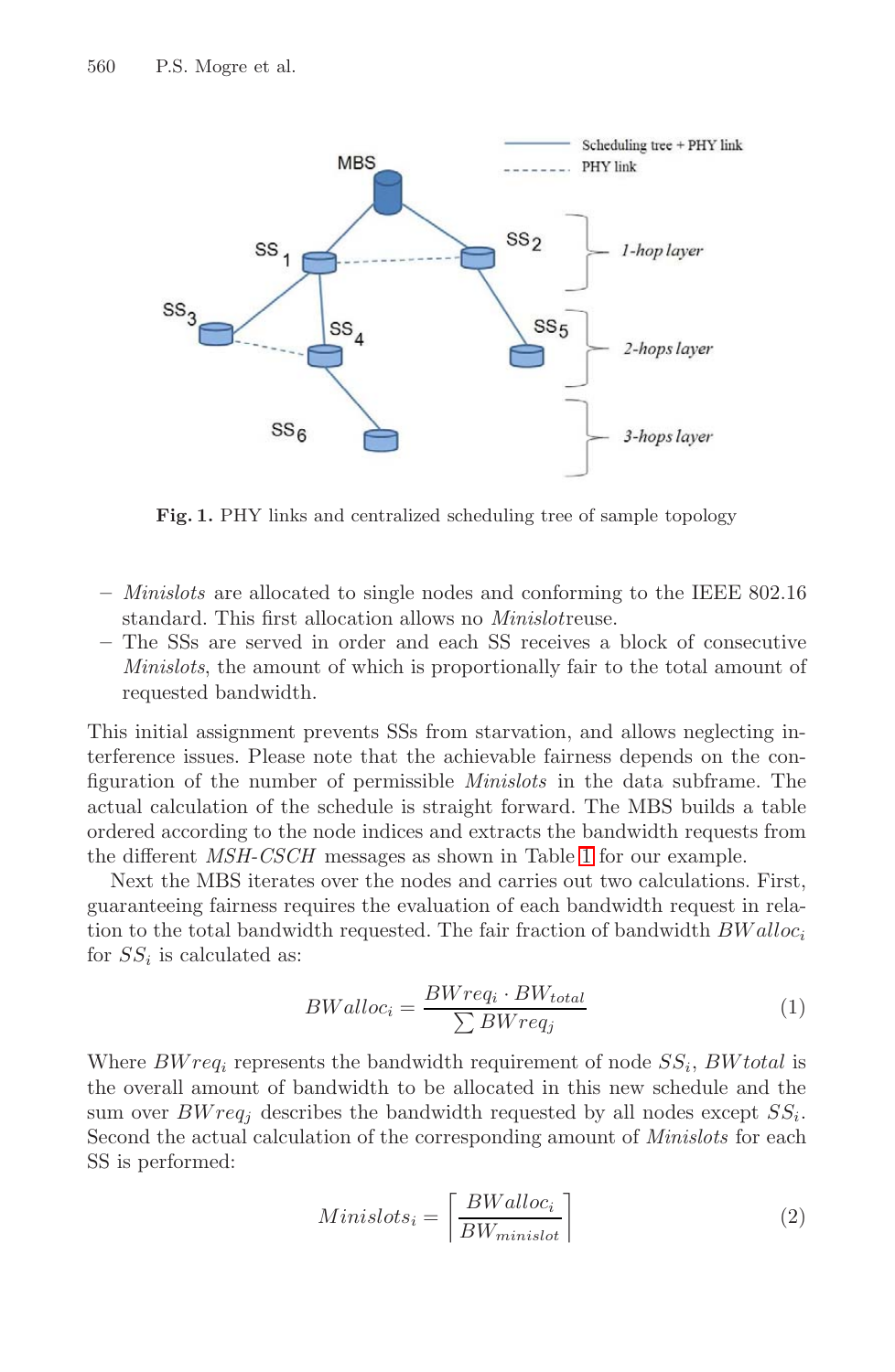<span id="page-5-0"></span>**Table 1.** Example of the bandwidth requests propagated up the scheduling tree towards the BS. The higher the tree index, the earlier the corresponding *MSH-CSCH Request* is transmitted to allow for aggregation of requests.

| Node:             | Bandwidth request                       | Bandwidth allocation         |
|-------------------|-----------------------------------------|------------------------------|
| <i>tree index</i> |                                         |                              |
| $SS_1:01$         | $BWreq_1 + BWreq_3 + BWreq_4 + BWreq_6$ | $BWalloc1(Minis lots1)$      |
| $SS_2:02$         | $BWreq_2 + BWreq_5$                     | $BWalloc_2(Minislots_2)$     |
| $SS_3:03$         | BWreq:3                                 | $BWalloc3(Minislots3)$       |
| $SS_4:04$         | $BWreq_4 + BWreq_6$                     | $BWalloc_4(Minis lots_4)$    |
| $SS_5:05$         | $BWreq_5$                               | $BWalloc5(Minis lots5)$      |
| $SS_6:06$         | BWreq <sub>6</sub>                      | $BWalloc6(Minislots6)$       |
| Sum               | Sum of all above <i>BWreq</i>           | <i>BWtotal</i> (Total)       |
|                   |                                         | amount of <i>Minislots</i> ) |

Where *BWminislot* is the number of bits that can be transmitted within one *Minislot*. Following this assignment, no node is left without *Minislot*; if the amount of data is lower than a *Minislot* payload, a single *Minislot* is allocated. The resulting allocation is illustrated in Table 1. It is important to notice that owing to the rounding up of bandwidth for the *Minislot* distribution the node served last could be assigned less *Minislots* than would be proportionally fair. We consider this last node first in our reallocation of *Minislots* to account for this.

The outlined scheme starts allocating bandwidth with the leave nodes of the scheduling tree, since for uplink traffic, the appropriate serving order is from the leave to the root of the tree. Related work discusses alternate schemes, though.

#### **3.3 Reuse-Aware Scheduling for IEEE 802.16**

As long as no reuse is intended, the implementation of the determined schedule in IEEE 802.16, i.e. the dissemination of the corresponding *MSH-CSCH Grant* messages, can follow the standard procedure. However, if we plan to allocate *Minislots* multiple times to non-interfering links, we cannot easily utilize the existing *MSH-CSCH Grant* messages, because currently the standard does not foresee reuse. Moreover, since the schedule is cal[cu](#page-6-0)lated in a distributed fashion based on the amount of *Minislots* assigned by the BS and disseminated in the *MSH-CSCH Grant*, we have to ensure that the SSs do not derive an interfering schedule if we add reuse information.

After the initial assignment of slots to the SSs, we propose to assign additional slots for reuse to the SSs that are to be utilized only if the interference constraints are fulfilled. During this second allocation, the nodes are served in the order starting from the lowest tree index, i.e. starting from the root of the tree. The algorithm to allocate *Minislots* for reuse operates as follows (Fig. 2 illustrates the reuse of *Minislots*):

- **–** A list containing all SSs is created, *SS* = *SSi*.
- **–** For each block of allocated *Minislots* from the first round (*SSx*, *mBlockx*), a  $SS_y$  (if exists) that does not violate the interference constraints with  $SS_x$  and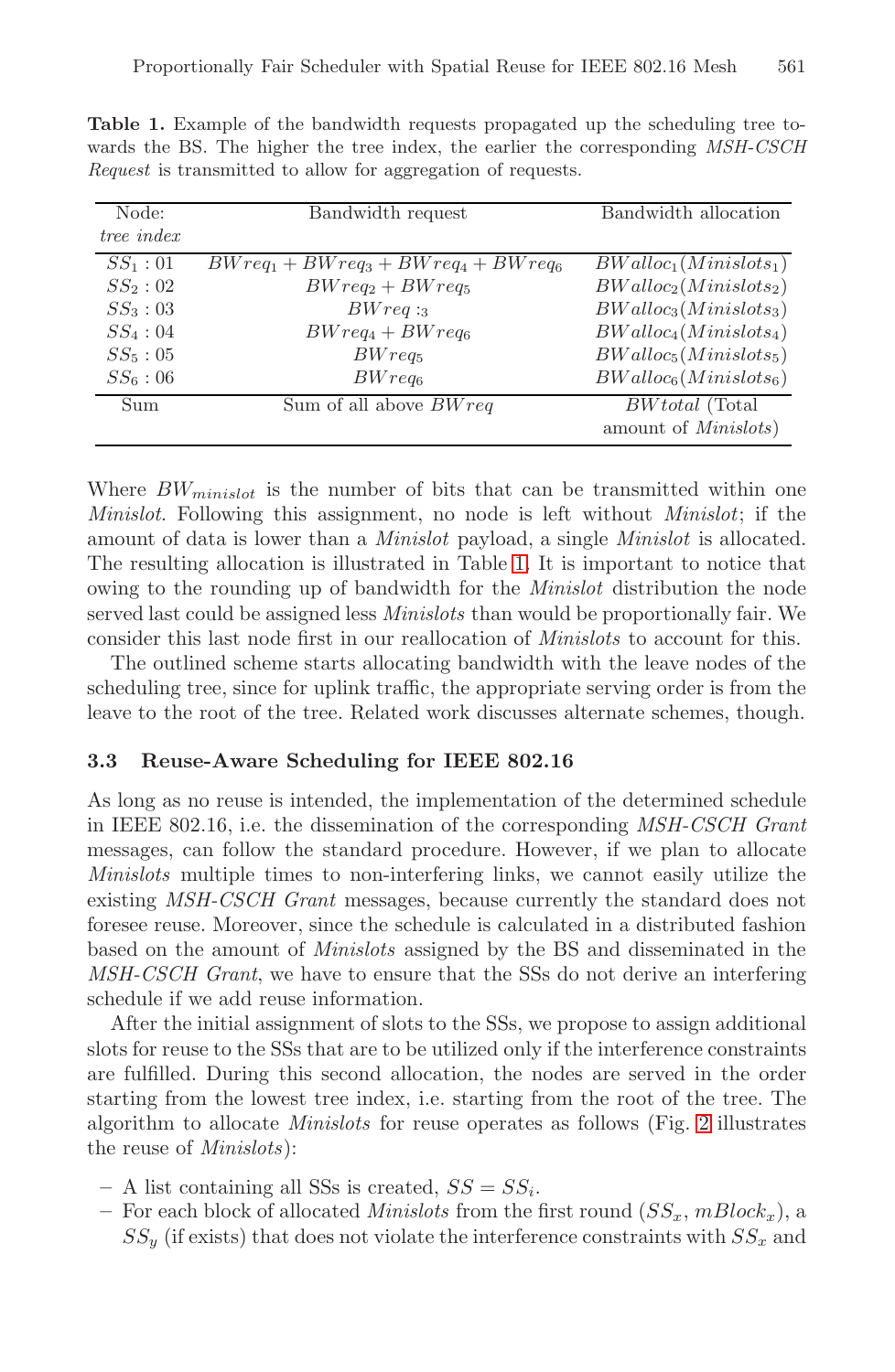

<span id="page-6-0"></span>**Fig. 2.** Schematical operation of the reuse-aware *Minislot* allocation strategy. The example shows the reuse of *Minislot* among non-interfering links that permit for reuse (here  $\{SS_6, SS_1\}$ ,  $\{SS_5, SS_6\}$  and  $\{SS_1, SS_5\}$  are node-pairs with non-interfering links).

is not already active during this allocation is selected, and another allocation  $(SS_y, mBlock_x)$  is performed.

<span id="page-6-1"></span>The act[ua](#page-6-1)l result of the reallocation process depends on the topology of the network, which determines the interference and reuse constraints. The obtained reuse schedule needs to be disseminated in the network. For this, it is necessary to modify the way the *MSH-CSCH* messages handle the granting process to the SSs, in order to allow for reuse. We propose to add a *Minislot* start and *Minislot* duration for the transmission (a similar mechanism is in use for the distributed scheduling in IEEE 802.16), to unambiguously indicate the *Minislot* blocks to be reused. Table 2 shows the proposed message format of the *MSH-CSCH Information Element*.

| $\text{Svntax}$         |                    | Size  | <b>Notes</b> |
|-------------------------|--------------------|-------|--------------|
| $MSH-CSCH_Grant_Info()$ |                    |       |              |
|                         | <b>LINK ID</b>     | 8 bit |              |
|                         | Start Frame number | 4 bit |              |
|                         | Minislot start     | 8 bit |              |
|                         | Minislot range     | 8 bit |              |
|                         | <b>Direction</b>   | 1 bit |              |
|                         | Persistence        | 3 bit |              |
|                         |                    |       |              |

**Table 2.** Proposed MSH-CSCH Grant Information Element to extend the IEEE 802.16 Standard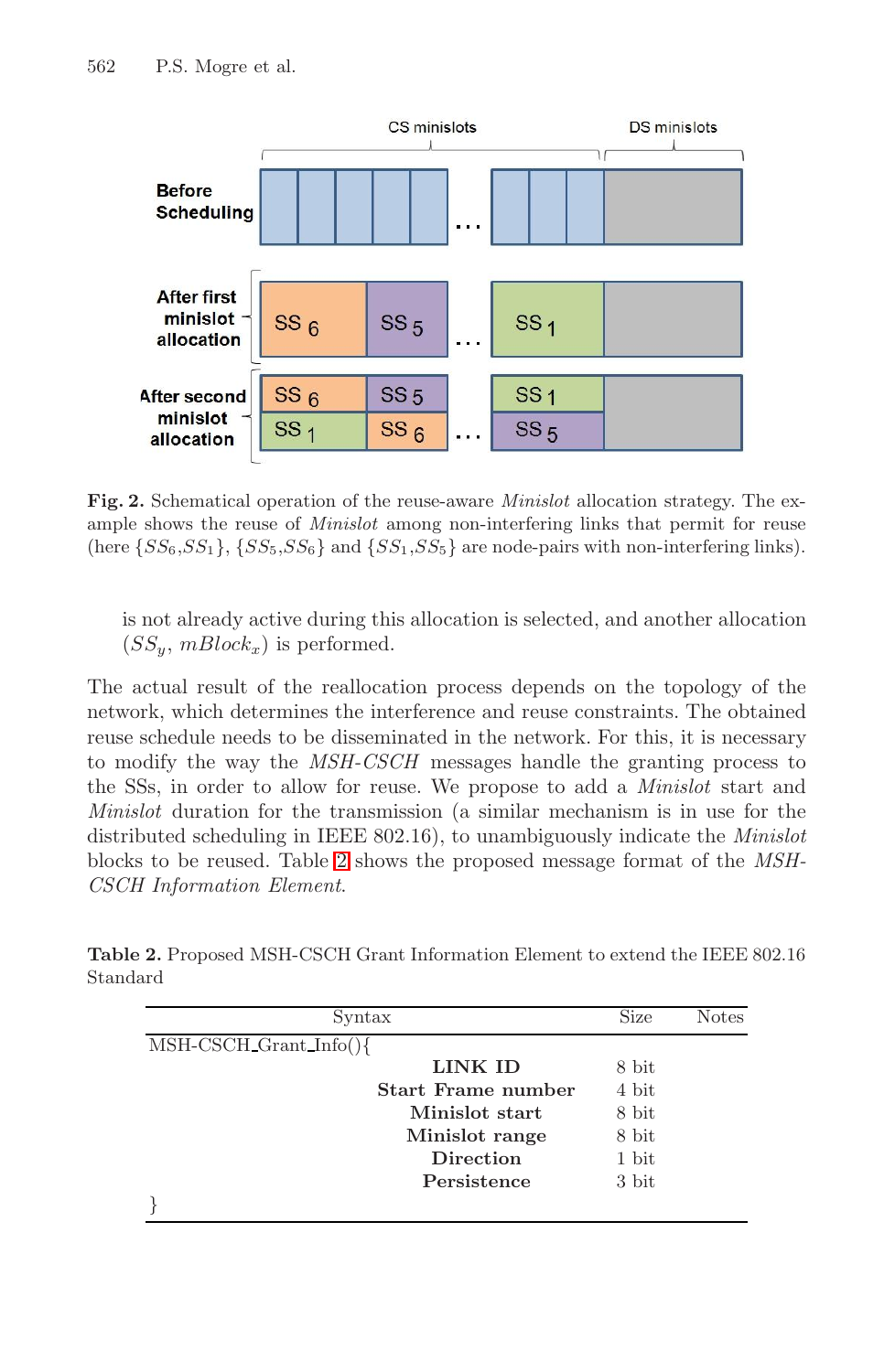After receiving a *MSH-CSCH Grant* message, a node processes the Information Elements that are significant for itself and retransmits the entire *MSH-CSCH Grant* message to its children. With the information included in the modified *Grant* message (see Table 2), all nodes are informed on exactly when they are allowed to transmit data for the reused *Minislots*, thus avoiding collisions due to interference.

In contrast, in the original standard the nodes are able to determine the order of transmission using the knowledge of the bandwidth allocation in combination with their own tree index, which is sufficient to determine the order of transmission only if no reuse is permitted.

#### **3.4 Summary**

<span id="page-7-0"></span>The developed strategy allows for a *Minislot* allocation with a high level of fairness, while being simple and efficient at the same time. Although the described scheme does not support traffic class differentiation when making the bandwidth assignations, basic priority policies could be implemented at local level (at the individual SSs) when using the *Minislots*, by serving first to those flows which require less delay. However, thanks to the robustness of the centralized scheduler, the fairness of the proportional allocation and the performance gains of the *Minislots* reuse, a good performance results in terms of bandwidth use and latency can be expected if the network is not overloaded.

### **4 Proof-of-C[on](#page-4-0)cept in an IEEE 802.16 Mesh Network**

We implemented the designed scheduler as well as the modified IEEE 802.16 protocol messages in a standard compliant IEEE 802.16 simulation environment. We utilized the mesh mode of the standard in combination with centralized scheduling. Goals of the simulation study were t[o c](#page-8-0)onfirm the proper operation o[f t](#page-9-0)he scheduler as well as getting an estimate on the achievable performance gains over a baseline non-reuse-aware scheduler.

We use the topology shown in Fig. 1 for our analysis, which allows for reuse, but also imposes interference constraints between various branches and subbranches of the scheduling tree. We have studied various sets of workload ranging from low to very high offered traffic load between the MBS and the individual SSs (the traffic being uniformly distributed among the SSs and directed to the MBS and [vi](#page-8-1)ce versa[\); t](#page-9-0)he simulation parameters are given in Table 3.

In Fig. 3 and Fig. 4, we show the results for the average delay per data packet obtained under medium and high traffic load. We have chosen the delay metric, since it is an indicator of both the network performance and the proper reuse of resources; for the same amount of admitted traffic, a lower delay indicates that *Minislots* or Frames earlier in time can be utilized, for a highly loaded network the increased throughput of the network is hindering the build-up of queues for a reuse-aware scheduling scheme.

The results shown in Fig. 3 and Fig. 4 indicate that our scheduler meets the design goals, which is particularly evident for the high traffic setting shown in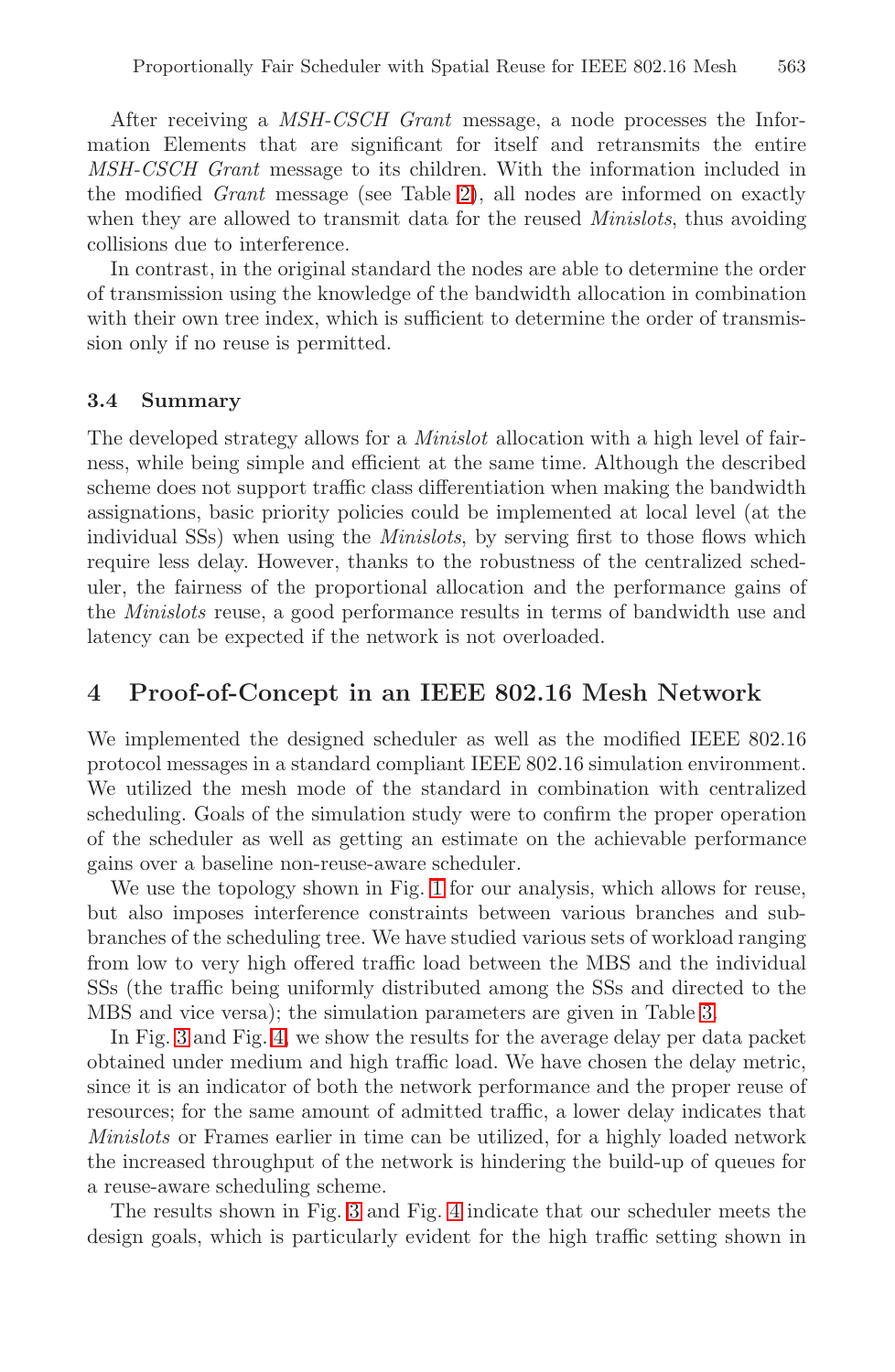<span id="page-8-0"></span>

| Table 3. Simulation parameters and settings for the simulation study |  |  |  |  |  |  |  |
|----------------------------------------------------------------------|--|--|--|--|--|--|--|
|----------------------------------------------------------------------|--|--|--|--|--|--|--|

| Parameter                | Setting/Range                                           |  |  |
|--------------------------|---------------------------------------------------------|--|--|
| <b>PHY</b>               | WirelessMAN-OFDM ( $N_{FFT} = 256$ ), $ETSI$            |  |  |
| Channel bandwidth        | $14$ MHz                                                |  |  |
| Subcarrier               | Spacing: 62,5 kHz, 192 subcarriers                      |  |  |
| Symbol time              | Overall: 18 $\mu$ s, without preamble/guard: 16 $\mu$ s |  |  |
| Frame duration           | 20ms                                                    |  |  |
| <i>Minislot</i> duration | 1111symbols                                             |  |  |
| Control subframe         | 12 Transmission opportunites                            |  |  |
|                          | each with 4 symbols                                     |  |  |
|                          | Modulation: QPSK-1/2                                    |  |  |
| Data subframe            | 255 <i>Minislots</i> each with 4 symbols                |  |  |
|                          | 1 <i>Minislot</i> with 7 symbols                        |  |  |
|                          | Modulation: $16-QAM-1/2$                                |  |  |



<span id="page-8-1"></span>**Fig. 3.** Average end-to-end delay per node for reuse-aware proportional fair scheduling vs. reuse-unaware proportional fair scheduling under low traffic load

Fig. 4: the offered load can no longer be sustained for the deeper levels of the tree topology by the reuse-unaware scheme, which can be seen in the more than linear increase in delay on the two and three hop paths.

In Fig. 5 we show the differences between nodes on the same layer/tier of the topology using our algorithm. Our proportional scheduler allocates more bandwidth to nodes with more children to accommodate the potentially higher bandwidth requests of these branches of the tree. The average delay for different offered traffic loads is again an indicator for the achieved fairness of the bandwidth allocation.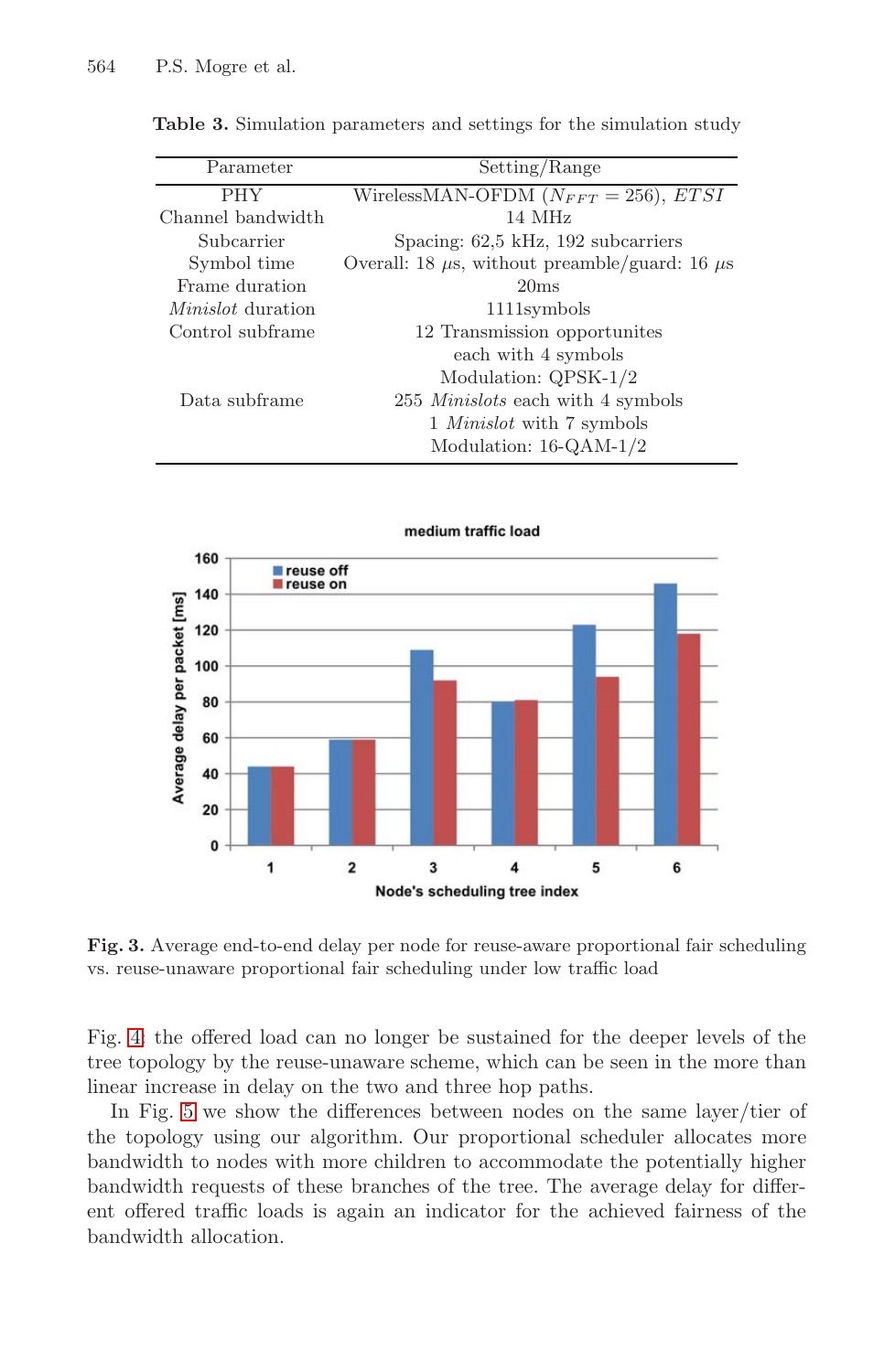

Proportionally Fair Scheduler with Spatial Reuse for IEEE 802.16 Mesh 565

high traffic load

<span id="page-9-0"></span>**Fig. 4.** Average end-to-end delay per node for reuse-aware proportional fair scheduling vs. reuse-unaware proportional fair scheduling under high traffic load



**Fig. 5.** Average end-to-end delay for the two hop neighbors of the MBS for reuse-aware proportional fair scheduling under varying traffic load from low (L) to very high (HHH)

We observe that our scheduler shows only small differences in delay between the nodes on the same tier of the topology. This is not the case for the reuseunaware schemes as can be seen in Fig. 3 and Fig. 4, where we observer significantly different delays for e.g. nodes  $SS_3$ ,  $SS_4$ ,  $SS_5$  which are on the same level of the scheduling tree.